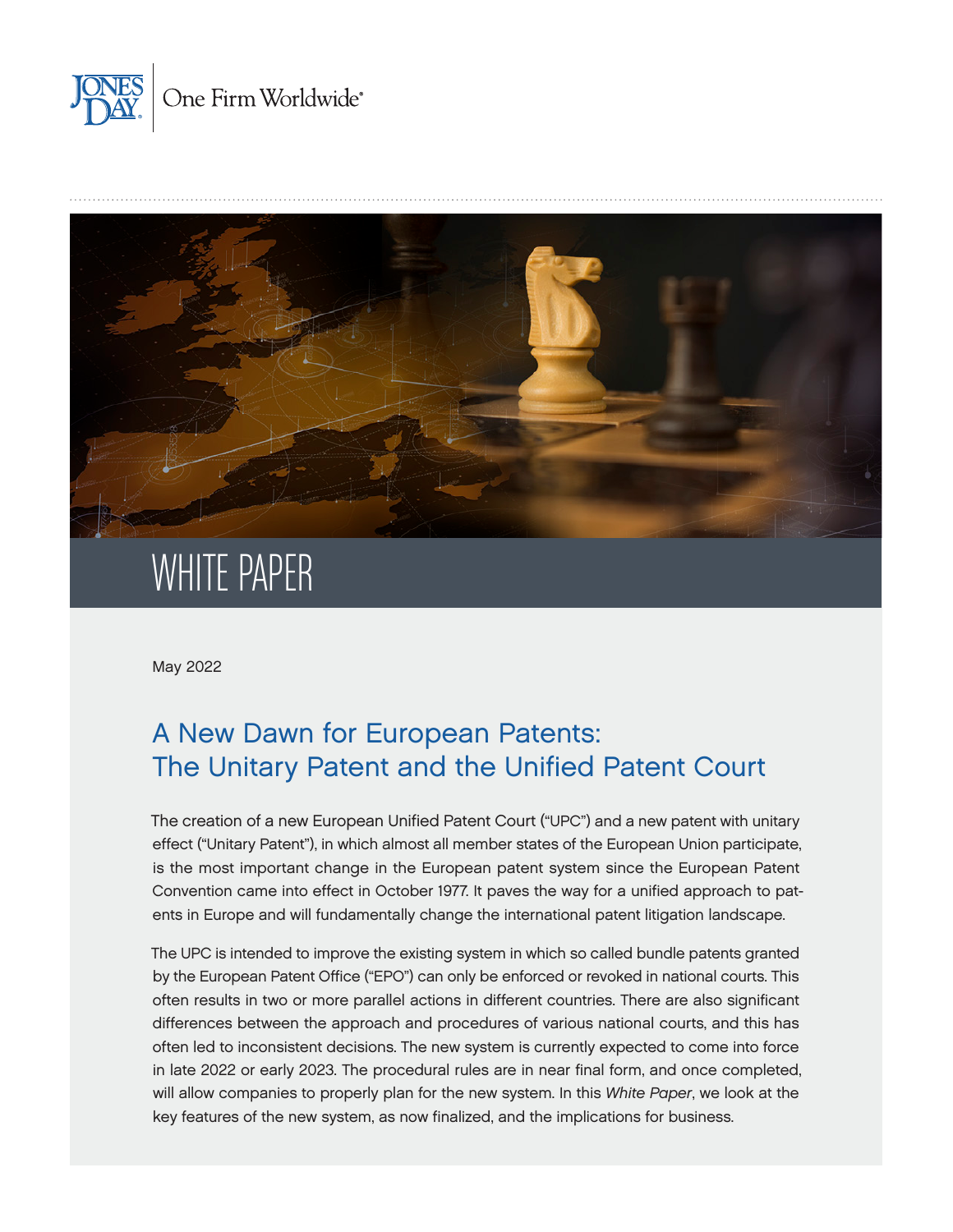# TABLE OF CONTENTS

| ONE OF THE LARGEST PATENT COURTS IN THE WORLD <b>CONSTRUCTED AND THE LARGEST PATENT</b> |  |
|-----------------------------------------------------------------------------------------|--|
|                                                                                         |  |
|                                                                                         |  |
|                                                                                         |  |
|                                                                                         |  |
|                                                                                         |  |
|                                                                                         |  |
|                                                                                         |  |
|                                                                                         |  |
|                                                                                         |  |
| THE UNITARY PATENT <b>EXECUTES</b> (6) THE UNITARY PATENT <b>EXECUTES</b> (6)           |  |
|                                                                                         |  |
|                                                                                         |  |
|                                                                                         |  |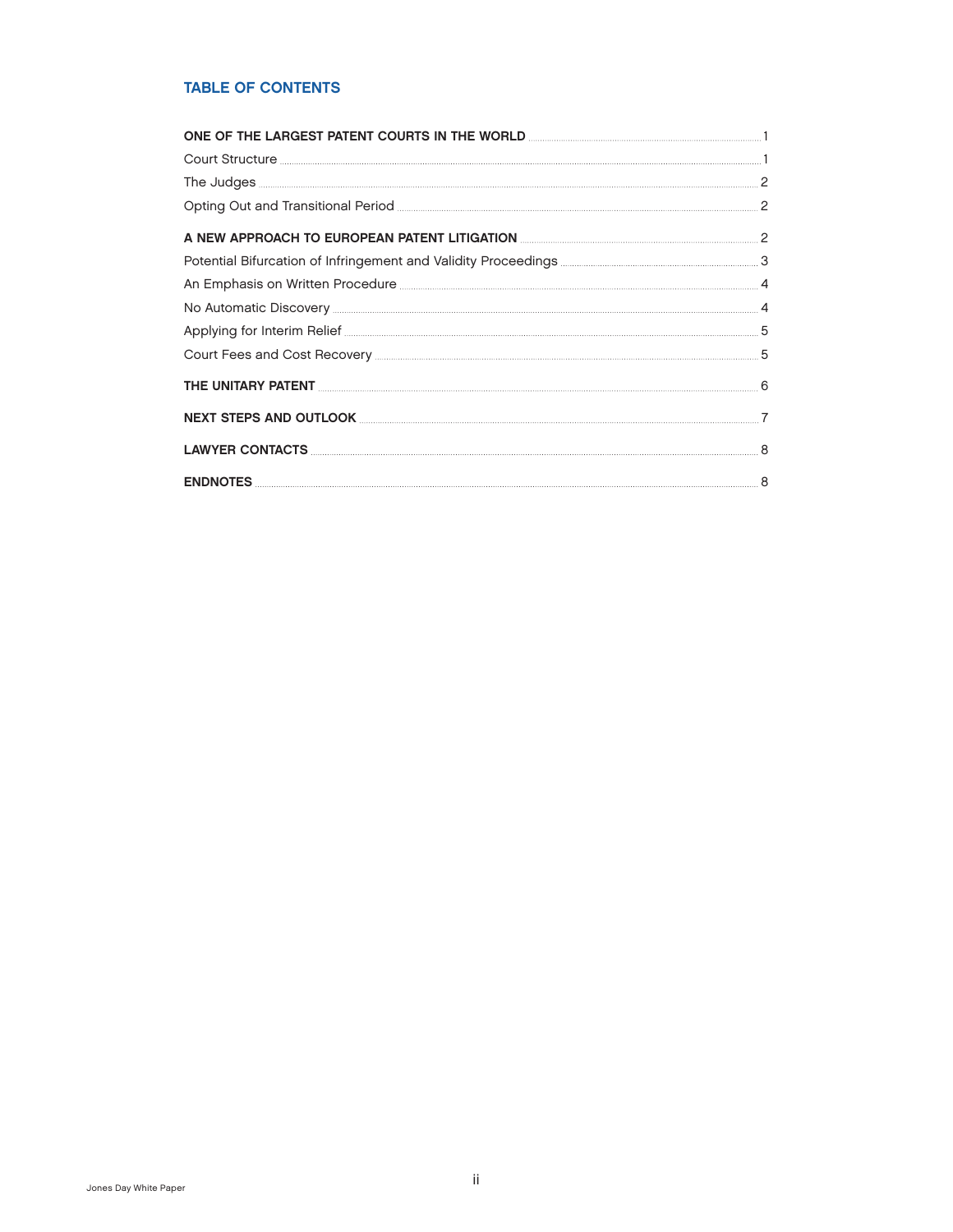# <span id="page-2-0"></span>ONE OF THE LARGEST PATENT COURTS IN THE WORLD

The UPC will be one the largest patent litigation forums in the world. It will deal with patent disputes across Europe and eventually replace the existing patchwork of different national pat-ent litigation regimes.<sup>[1](#page-9-0)</sup> The court will have exclusive jurisdiction not only over the new Unitary Patents but also over standard European bundle patents which have not been "opted out" of the system. This means any business operating in Europe could be subject to proceedings before the UPC.

## Court Structure

The basic structure of the UPC has been agreed upon—the court will consist of a Court of First Instance, a Court of Appeal, and a Court Registry. The Court of First Instance will have local divisions (set up in individual member states), regional divisions (which can be set up jointly by two or more member states that do not want to set up their own local division as expecting not to reach the minimum number of cases defined in the UPC agreements), $2$  and a central division. The seat of the central division will be in Paris with a section in Munich (focusing on mechanical engineering and chemistry cases). The Court of Appeal and the Court Registry will be based in Luxembourg

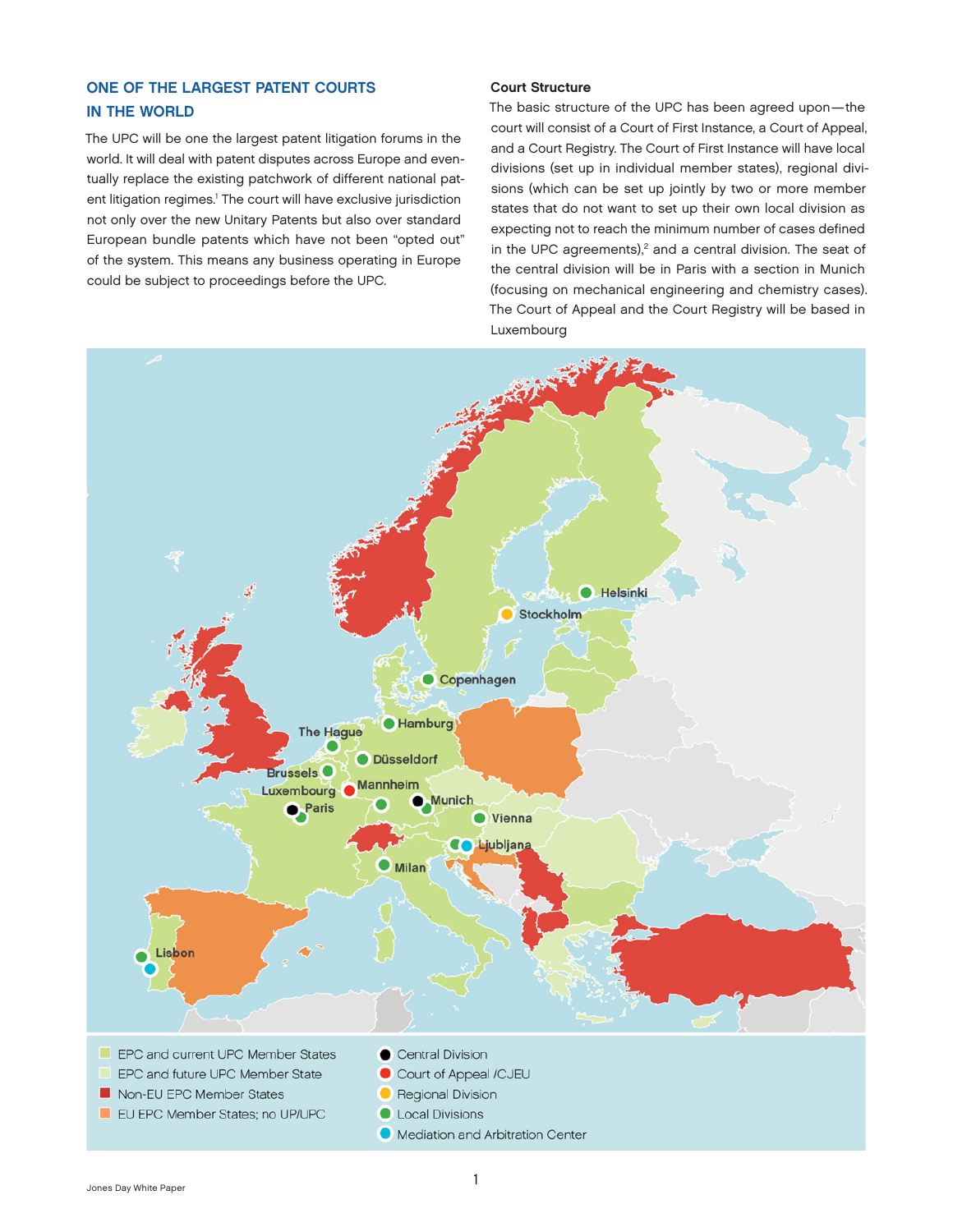<span id="page-3-0"></span>In addition, a patent mediation and arbitration center will be established with seats in Ljubljana and Lisbon.

#### The Judges

The proceedings before the local and regional divisions will be heard before a panel of three judges. At local divisions with a history of more than 50 cases per year, this panel will consist of two judges who are nationals of that member state and one who is a national from another member state. At local divisions with a history of fewer than 50 cases per year, the composition of the panel will be the other way around. For regional divisions, the panel will comprise two legally qualified judges who are nationals of the member states participating in that regional division and one legally qualified judge who is a national of a different member state.

This system is designed to ensure impartiality and a degree of consistency in the court's decision-making. Nevertheless, we expect that at least in the early days of the UPC, the countries that presently have strong patent regimes will contribute disproportionately to the pool of judges. These experienced judges will sit alongside judges from other jurisdictions, with the result that experience will be shared and developed over time.

Another important feature of the UPC is that there will be both legally qualified judges and technically qualified judges. Legally qualified judges will need to have the qualifications required for appointment to judicial offices in their home state. Technically qualified judges must have a university degree and proven expertise in a field of technology as well as proven knowledge of civil law and procedure relevant to patent litigation. The judicial panels of the central division which will be the primary forum in which patent revocation actions will be heard—will always be composed of two legally qualified judges and one technically qualified judge. Where a local/regional division decides to hear a revocation claim at the same time as an infringement claim, the panel will appoint a technical judge as an additional judge and may also do so whenever it believes it appropriate. The presence of technically qualified judges on the panel is likely to mean that the court will be less reliant on the parties' own experts. It may also lead the court to take on a more inquisitorial approach to technical evidence and a more "hands on" approach in directing any experimental evidence.

The process for the selection of judges is already underway. The Advisory Committee of the UPC, which comprises patent experts from across Europe, will be responsible for making the judicial appointments. Results are expected in the second half of 2022, and it is very likely that a significant number of prominent and experienced patent judges in particular from France and Germany will be among the nominees.

#### Opting Out and Transitional Period

There will be a transitional period for the UPC of at least seven years (which may be extended by a further seven years) where infringement and validity actions on European bundle patents may still be brought before national courts or other national competent authorities. This means that during this transitional period, litigants will have a choice of forum for instituting patent proceedings on these patents.

In addition, during the transitional period, an owner of European bundle patents or a related SPC or European patent application will be able to opt out of the jurisdiction of the UPC on a patent-by-patent basis, provided that no action has been brought before the UPC in the interim. In case of an opt out, all national validations of the European bundle patent can be litigated only in the national courts. Once a patent has been opted out of the UPC's jurisdiction, it can be opted back in once at any time before the end of the transitional period, providing no action has already been brought before a national court. Effectively, this would allow patentees to remove bundle patents from the UPC system during the initial start phase and have them re-join the system once the system is more established. A UP cannot be opted-out from the jurisdiction of the UPC.

# A NEW APPROACH TO EUROPEAN PATENT **LITIGATION**

There are significant procedural differences in how patent litigation is presently conducted in different European member states. In common law countries such as the UK, the proceedings tend to be more detailed with longer trials and greater focus on expert evidence and oral witness testimony. On the other hand, in civil law countries such as Germany, the proceedings tend to be briefer with more focus on written procedure and short trials. The draft Rules of Procedure of the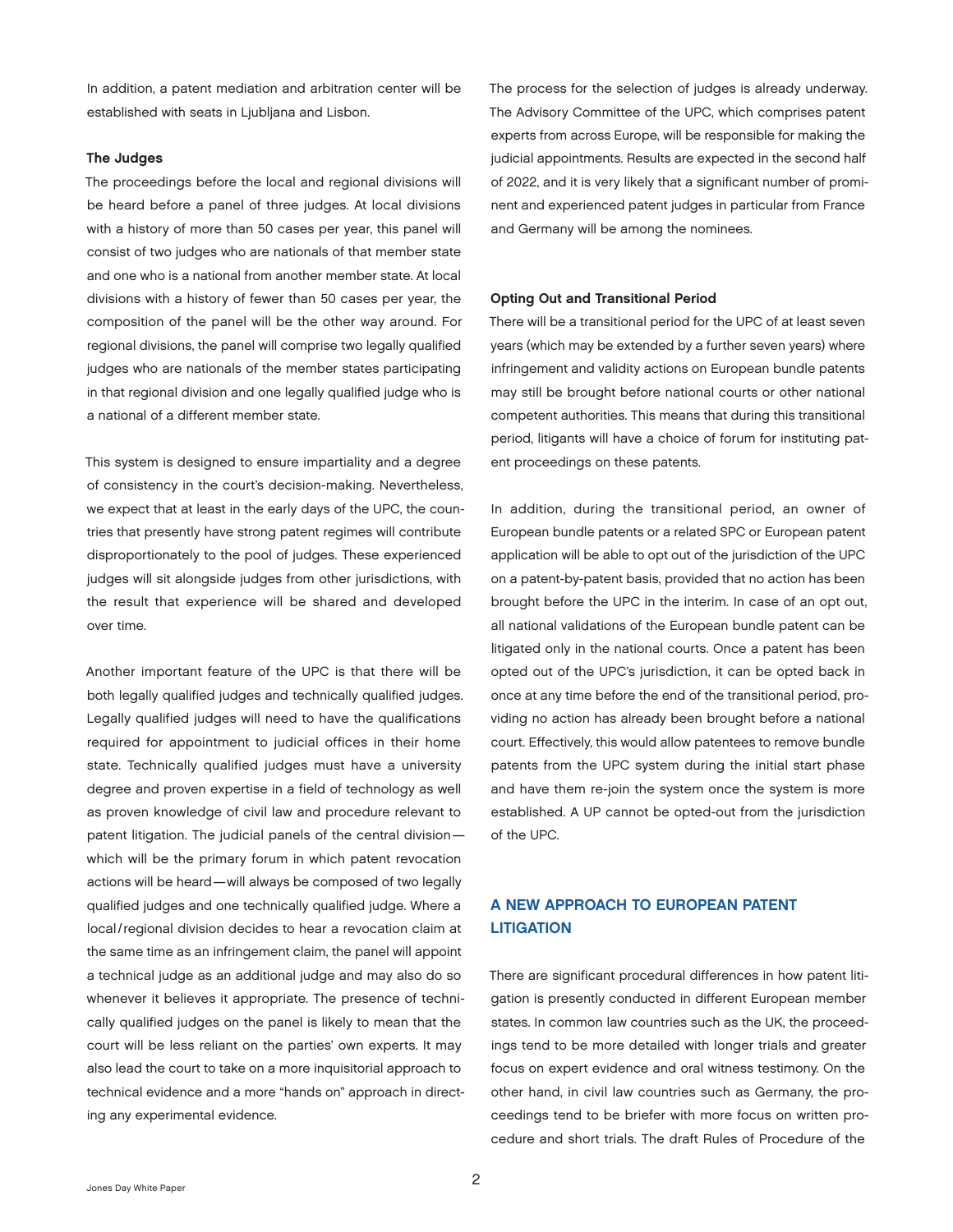<span id="page-4-0"></span>Unified Patent Court ("UPC Rules")<sup>[3](#page-9-0)</sup> seek to bring these various approaches together, and the result is a mixed procedural framework that includes elements from each of these different legal systems.

In this section, we look at a number of the features of the UPC Rules that are likely to have significant strategic implications for litigants.

# Potential Bifurcation of Infringement and Validity Proceedings

Infringement and validity actions are presently tried in separate courts in certain member states, such as Germany and Austria (the process is known as "bifurcation"). Most other European countries, however, have an integrated system where both infringement and validity issues are tried together before the same court. The UPC will give the judges a wide discretion to try validity and infringement issues together in appropriate cases, but also offers the option to bifurcate the proceedings and refer the validity question to the central division. This hybrid system is designed to take advantage of the benefits of bifurcation—i.e. speedily reaching a decision on infringement—whilst at the same time avoiding parallel actions where validity is put in issue.

The starting position is that all actions for infringement and applications for provisional remedies (i.e. interim relief) must be brought before a local or regional division in which infringement is occurring or in which the defendant is resident. In the absence of any local or regional division in the member state where infringement is occurring, proceedings may be brought before the central division. On the other hand, all free-standing revocation actions and declarations for non-infringement must be brought before the central division.

If a revocation counterclaim is filed in response to a pending infringement action, the local or regional division has various options as to how to proceed:

- It can proceed with both claims, after requesting the president to allocate a judge with relevant technical qualifications to the panel;
- It can refer the counterclaim for revocation to the central division and suspend or proceed with the infringement action itself; or
- It can refer the whole case to the central division, with the consent of the parties*.*

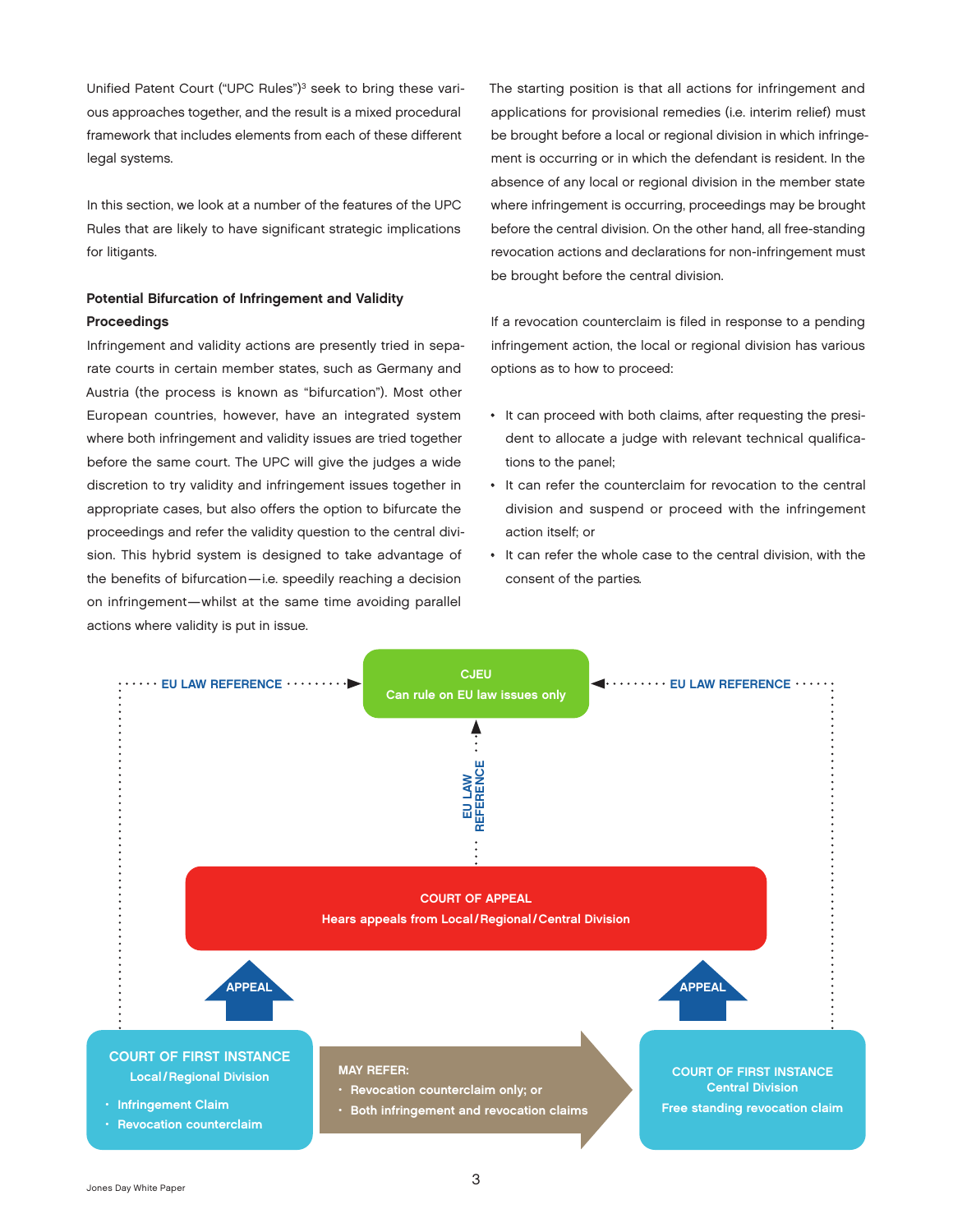<span id="page-5-0"></span>The local/regional court has a similar choice if an infringement action is brought when there is a pre-existing validity challenge at the central division.

The possibility for bifurcation was one of the most controversial issues in the negotiations for the UPC, and there is still considerable uncertainty as to how the court will approach it in practice. Indeed, commentators have noted that if different divisions of the court adopt different approaches, this may lead to forum shopping. There are, however, a number of reasons why the impact of bifurcation may be less significant than initially thought.

First, as discussed further below, the UPC Rules place significant emphasis on written procedure and require the parties to set out their case in detail (including expert witness evidence) early on in the proceedings. This means that at the time of exercising their discretion, the local or regional court judges will have considered detailed (and fairly well-advanced) arguments on validity and will have formed at least a preliminary view on the merits. In these circumstances, the local or regional court judges may be in a better position to hear the case than referring the matter to the central division judges who must look at the issues afresh.

Second, even where a decision is taken to bifurcate, the UPC procedural rules mandate that the infringement case must be stayed where there is a "high likelihood" that the relevant claims of the patent(s) will be held invalid. There is, however, no guidance as yet as to how "high likelihood" is to be judged and whether it will be judged differently in different divisions. If the standard is not set too high, it will make it more difficult for unprincipled patentees to use the tactic of issuing infringement cases to extract substantial royalties based on low-quality or invalid patents.

Finally, in bifurcated proceedings, the UPC Rules require the central division to accelerate the revocation action referred to it by the regional or local division in cases where the infringement action has not been stayed. This should reduce any tactical advantage that a patentee may otherwise achieve in running parallel infringement and revocation proceedings in different courts. This may ultimately lead to the parties agreeing in many cases to have both infringement and revocation heard together before the same panel, and the court may

well consider this as an important consideration in exercising their discretion.

#### An Emphasis on Written Procedure

The UPC Rules provide for a three-stage procedure for cases: an initial written procedure, followed by an interim procedure, and finally an oral procedure. The overall aim is that most cases will proceed to an oral hearing within a year.

The written procedure is given particular importance under the UPC Rules, and all written pleadings are required to provide extensive amounts of details on the nature of the case. The Statement of Claim for infringement cases must, for instance, not only identify the patent claims alleged to be infringed but also provide reasons why the facts relied on constitute an infringement of the patent claims, including arguments of law and evidence relied on and, where appropriate, an explanation of the proposed claim interpretation*.* Similarly, a party seeking to revoke a patent must identify at the outset any evidence it relies on in support, which we expect would need to include at least a summary of the arguments regarding novelty/inventive step in relation to identified prior art and what is alleged to form part of the common general knowledge. This detailed approach to initiating documents is more similar to German pleadings than UK pleadings (which are usually limited to just the bare allegations). In effect, this means that the UPC Rules seek to frontload the arguments and facts of the case towards the start of the proceedings. This will force the parties to "nail their colours to the mast" at the outset which could lead to early resolution of disputes or at least a significant narrowing of issues that will need to be tried at the oral hearing.

The UPC Rules also provide that the court Registry will take an active approach to the parties' written pleadings. In particular, the Registry will review them as soon as practicable after they are lodged and will ensure that they comply with all the requirements. If they do not, the Registry will ask the relevant party to correct any deficiencies it has identified. This active case management by the court may lead to a reduction in the number of procedural disputes between the parties and highlight deficiencies in the parties' positions early on.

#### No Automatic Discovery

The UPC Rules do not provide for any automatic disclosure process. The court may, however, order a party making a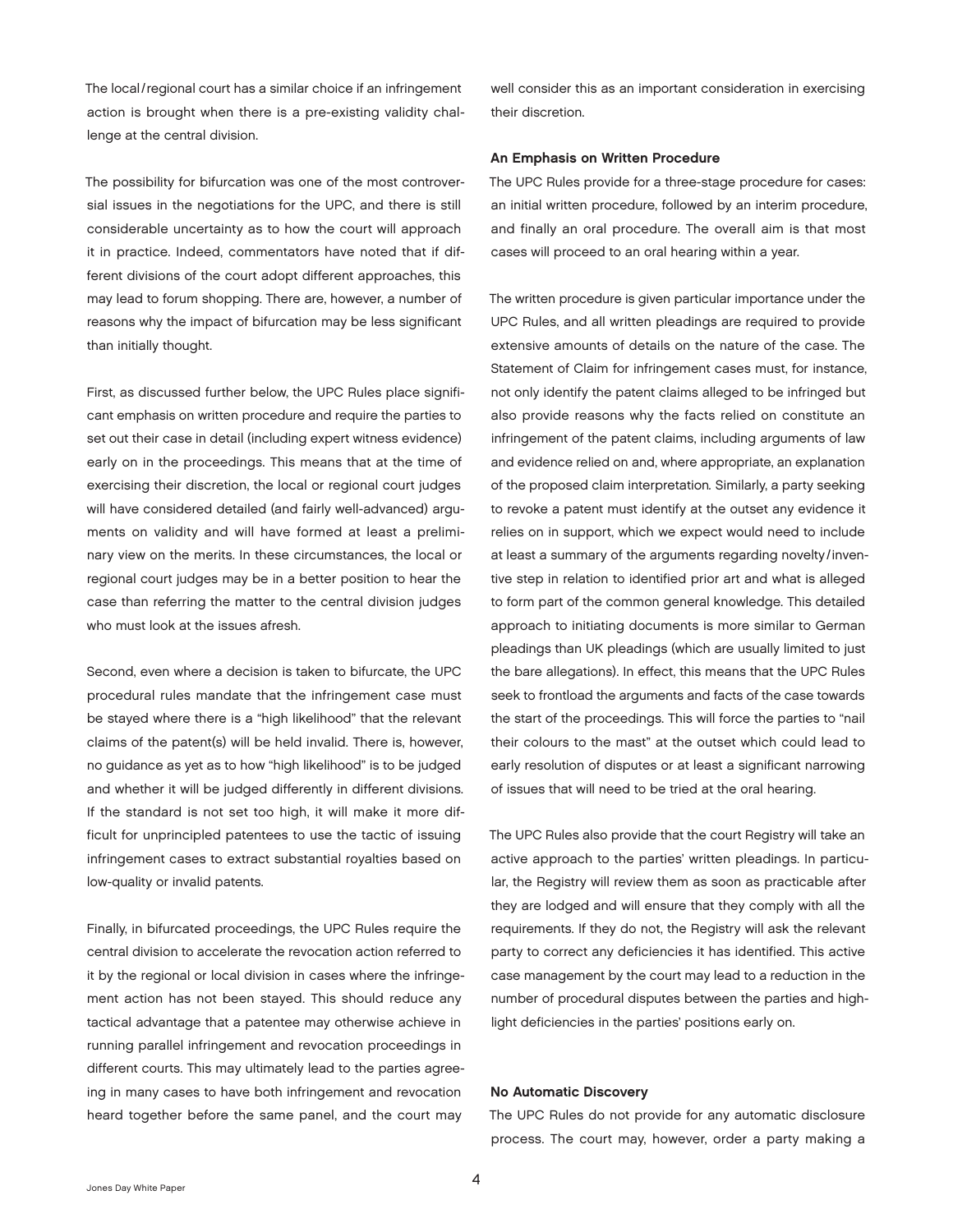<span id="page-6-0"></span>statement of fact to produce evidence that lies in the control of that party. The UPC Rules also contain a number of provisions allowing a party to request the court to order the other party to produce evidence, preserve evidence and inspect products, devices, methods or premises.

The absence of an automatic disclosure means that parties will need to take a pro-active approach to obtaining documents and other information from the other side. This will be particularly important, for instance, in cases involving process patents where the patentee may not be able to form a view on infringement without provision of information from the alleged infringer. It is unclear at this stage whether the UPC will adopt a similar system to the UK where the alleged infringer can submit a product and process description in lieu of providing disclosure of documents, although this is certainly within the scope of what the court can order. Alternatively, the UPC Rules provide for "dawn raids" on the defendant's premises to collect evidence, a procedure already enjoying high popularity (e.g., before German and French courts).

It is also worth noting that the rules of providing evidence by experiments borrow from both the UK and German practice: for example, in line with the practice in Germany, the parties themselves may conduct and file experiments as evidence. However, experiments may also be ordered by the court, as is common in UK litigation practice, although the request for experiments needs to be lodged as soon as practicable in the written procedure or the interim procedure. In either scenario, parties will therefore need to think early on how experiments fit into their case.

#### Applying for Interim Relief

The UPC will be able to grant a number of provisional measures pending the outcome of a case including injunctions, seizure, or delivery up of suspected infringing goods, and interim costs awards. These remedies are of particular importance in pharmaceutical patent cases because the entry of a generic medicinal product usually leads to a permanent price reduction for the originator drug, even where the originator company's patent is ultimately found to be valid and infringed. In recognition of this, the courts in many member states (in particular the UK and Germany) have tended to side with originator companies in granting interim relief blocking entry to generic companies that have simply sought to launch products at risk without first "clearing the way".

It is presently unclear whether the UPC will follow a similar approach. The UPC Rules include only a very general principle that in exercising its discretion, the court shall weigh up the parties' interests and, in particular, consider the potential harm which the parties would respectively suffer as a result of the grant, or refusal, of an injunction. However, the extent to which the court will take into account the underlying merits of the infringement and validity issues is unclear; in fact, the rules require the applicant only to provide a "concise description" regarding the case on the merits. There is also discretion for the court to proceed without a hearing (i.e., grant relief on an *ex parte* basis) where the urgency of the action demands it or where the patent has been upheld previously in EPO opposition or some other court proceedings.

It is also uncertain how and to what extent the UPC will take account of the differences in pharmaceutical regulatory and reimbursement regimes in different member states in exercising its discretion on provisional measures. It may be necessary in certain cases to fashion injunctive relief to apply differently in the various member states.

We expect that there will be further guidance on these issues closer to the commencement of the UPC. Given the tactical value of preliminary injunctions in the pharmaceutical space (particularly where it concerns access to the entire European market), it will be essential for the court to have in place a predictable and consistent approach to provisional measures.

#### Court Fees and Cost Recovery

Court fees have not yet been decided and are presently subject to an ongoing consultation by the Preparatory Committee. It is currently proposed that the court fees will comprise a fixed fee set and an additional "value based fee" which will be calculated according to an objective assessment of the value of the case. In relation to the latter, the current proposal is for a maximum amount of €220,000 for a case valued at more than €30 million. While some argue that this would be unnecessarily high, particularly as most major pharmaceutical and consumer electronics cases will easily exceed this threshold, the court fees would still be less than the current court fees in litigation in Germany.

There are also proposed caps on the costs that will be recoverable by a winning party (which includes lawyers' fees, experts' fees, and costs associated with experiments, translations, and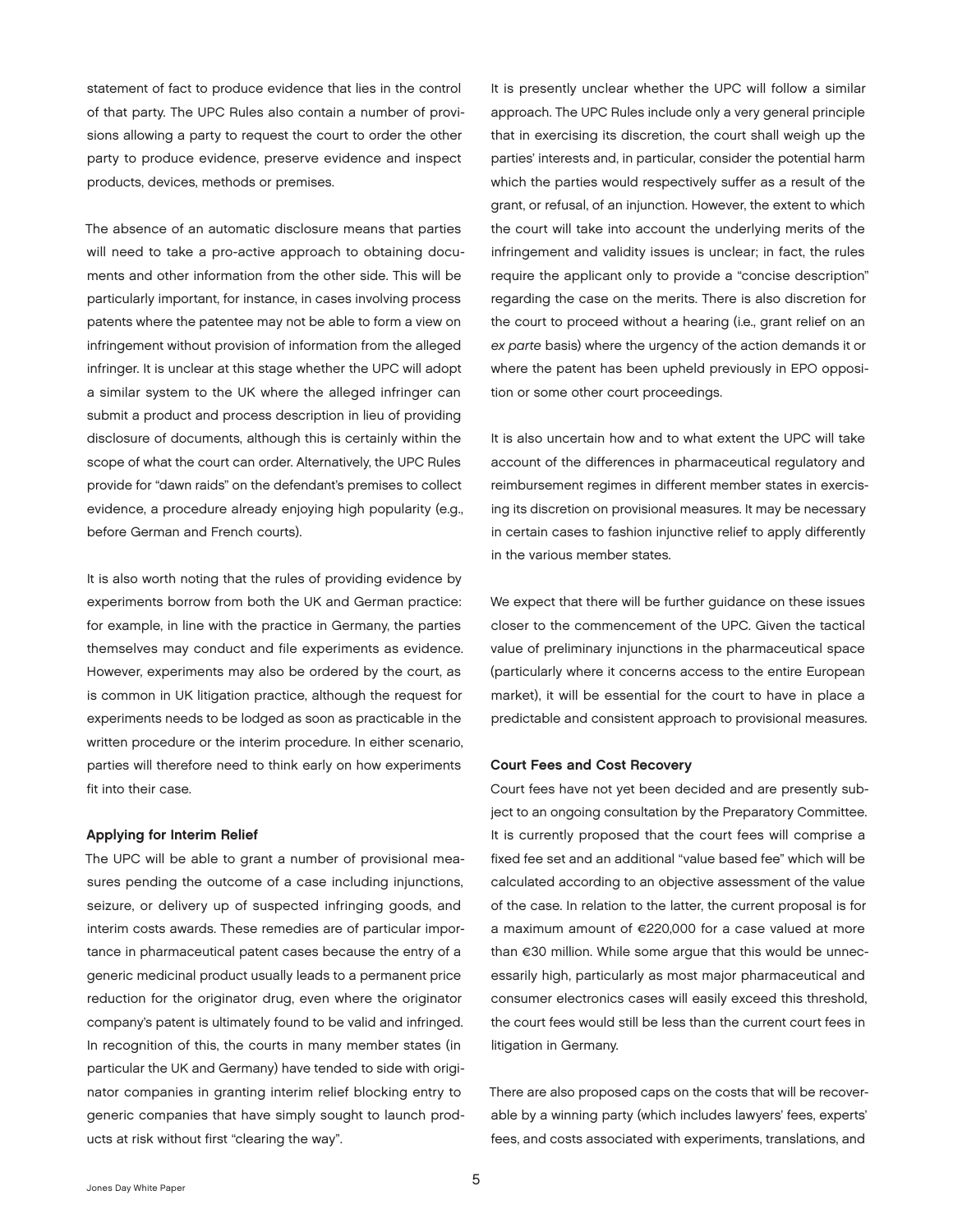<span id="page-7-0"></span>all other disbursements). The caps that are currently proposed seem fairly low compared to the usual costs for patent litigation in the UK (for instance, for cases that are valued up to €30 million, the costs cap is €1 million). If these caps are adopted, it would mean that for a typical UK-based action, the costs recovery is likely to be around 50% of the actual costs incurred. At the same time, however, these recoverable fees under the UPC system would still be significantly higher than the fees that are currently recoverable in other jurisdictions, such as Germany (there, recoverable fees for cases that are valued up to €30 million are capped at around €450,000).

It should be noted, however, that even if the fees in the UPC system exceed the fees that would be currently incurred in one jurisdiction, the potential savings by having to conduct only one litigation instead of multiple litigations will still be significant.

## THE UNITARY PATENT

The Unitary Patent will provide uniform protection with effect in all of the 25 participating member states. It will be a third route to patent protection in Europe, alongside national patents and the standard European patents with national designations that are currently issued by the EPO.

Crucially, the Unitary Patent will not replace the existing European patent system but rather exist alongside it. It will be possible for applicants to choose between combinations of national patents, European Patents, and Unitary Patents. This allows applicants to choose the option best suited to their protection needs. In this respect, it needs to be considered that Unitary Patents will need to be litigated exclusively before the UPC. It will not be possible to opt out any Unitary Patents from the UPC system.

The Unitary Patent will be granted by the EPO using the existing patent application procedures. On grant, applicants will have three options to choose from:

• Do nothing further and proceed with patent validation in the designated countries (this would then be a European Patent and not a Unitary Patent);

- Request that the patent is granted as a Unitary Patent covering the contracting EU member states. Such request must be filed within a month of grant and in accordance with the relevant translation requirements. Importantly, such Unitary Patent will only cover member states that have ratified the agreement on the UPC at the time of the request; or
- Elect to have a Unitary Patent and at the same time validate in countries that do not participate in the Unitary Patent Package. In this case, any "national" elements outside the "unitary effect" zone will co-exist with the Unitary Patent.

The Unitary Patent will be subject to the payment of a single set of renewal fees which will manage the scheme centrally. According to this schedule, the total renewal costs for a Unitary Patent for the life span of 20 years will be €35,555 as opposed to about €160,000 for a validation of a traditional EP in the respective 24 member states. Thus, cost savings will be significant for patents widely validated across Europe. At the same time, additional costs associated with national patents existing alongside the Unitary Patent will somewhat mitigate the overall cost-saving effect.

Another relevant aspect is that in the current system, the patent proprietor can manage renewal costs by successively dropping those states where costs exceed perceived benefits. Consequently, it is commonplace for patents to be widely validated at grant but shrink geographically to a small number of high GDP or strategically important states over time. In the new system, it will not be possible to drop off individual states from a Unitary Patent and thus reduce renewal costs.

The other, positive side of a unique renewal fee is that those countries that were previously not considered for validation due to their lesser significance will also be covered at a cost of one renewal fee. This will enlarge the geographical scope of a patent as a bonus effect.

Given the above considerations, applicants in various technological fields with varying validation schemes might run different filing strategies.

For example, where protection is required only in a small number of countries, filing national patent applications might be a valid option that would allow patentees to avoid excessive maintenance costs, as well as the uncertainty associated with the new system.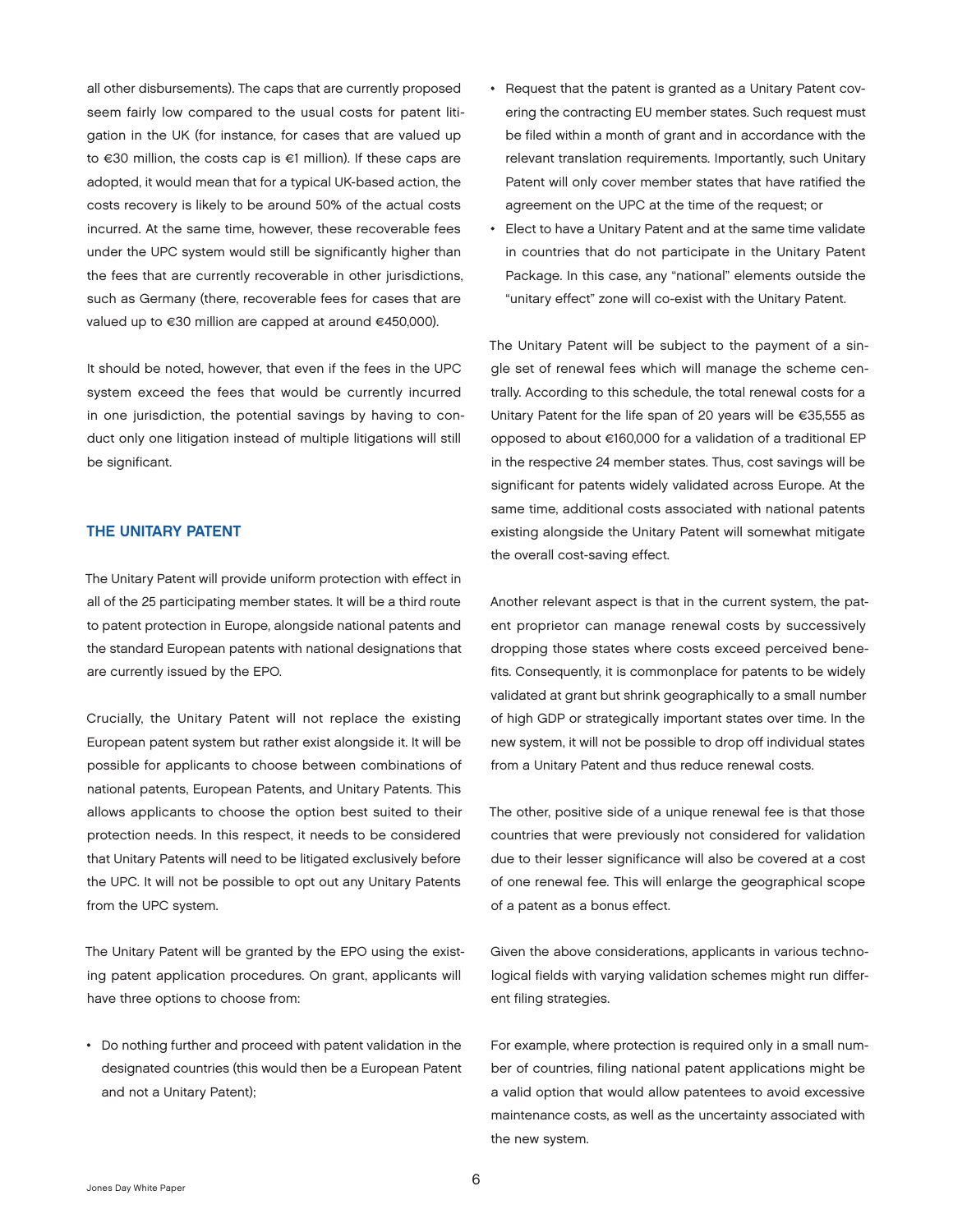<span id="page-8-0"></span>Alternatively, when going for a European application, the decision may be taken to stay within the existing system and opt out the European applications and patents from the UPC. This step must be taken in a timely way before the new system comes into force to ensure that the patent is not immediately attacked by an invalidity claim at the UPC, since an opt-out would then no longer be possible.

It will also be possible to apply a diversifying strategy: Patents that are elected to become Unitary Patents may be backed up by European Patents of similar scope that are opted out of the new system. To this end, one might consider filing divisional applications with somewhat different scopes that would enter different routes as patents.

All strategies have their distinct advantages and disadvantages. When making a decision, however, it becomes more important than ever to not only consider the prosecution side, but also to specifically identify the potential enforcement scenarios that may emerge in the future and how the applicant wants to position itself in litigious situations.

### NEXT STEPS AND OUTLOOK

The UPC will begin to operate three months after 13 member states including Italy, France, and Germany have ratified the Agreement on a Unified Patent Court ("UPC Agreement"). To date, the agreement has been ratified by 18 member states. The German parliament has passed the ratification act, but the ratification has not yet been deposited with the General Secretariat of the Council of the European Union in order to make sure all preparations are final when the systems begins to operate. The Unitary Patent will be available once the UPC Agreement enters into force. It is currently expected that the UPC and the Unitary Patent will be operational in early 2023.

To oversee the establishment of the UPC, the signatory states of the UPC Agreement have set up a Preparatory Committee. The Committee has been tasked with setting up the necessary legal framework for the UPC including the procedural rules, the financial aspects of the court, IT facilities, and HR infrastructure. It is also overseeing the training of judges.

While there seems to be some reluctance among infringement plaintiffs to be the first before court to shape the case law, there may be an initial surge of case law on validity: it seems likely that at the moment of the launch of the system, a multitude of strategic revocation actions may be filed against such European patents that have not been "opted out" of the system. This move to "force in" would allow parties to challenge validity across Europe in a single proceeding, even if the standard opposition period for these patents has long lapsed.

Depending on the perspective, the new system will thus bring both risk and opportunity. In any event, this dramatic change in the patent landscape will happen and cannot be ignored. It is likely that those who will benefit most are those who are prepared and who develop their strategies early.